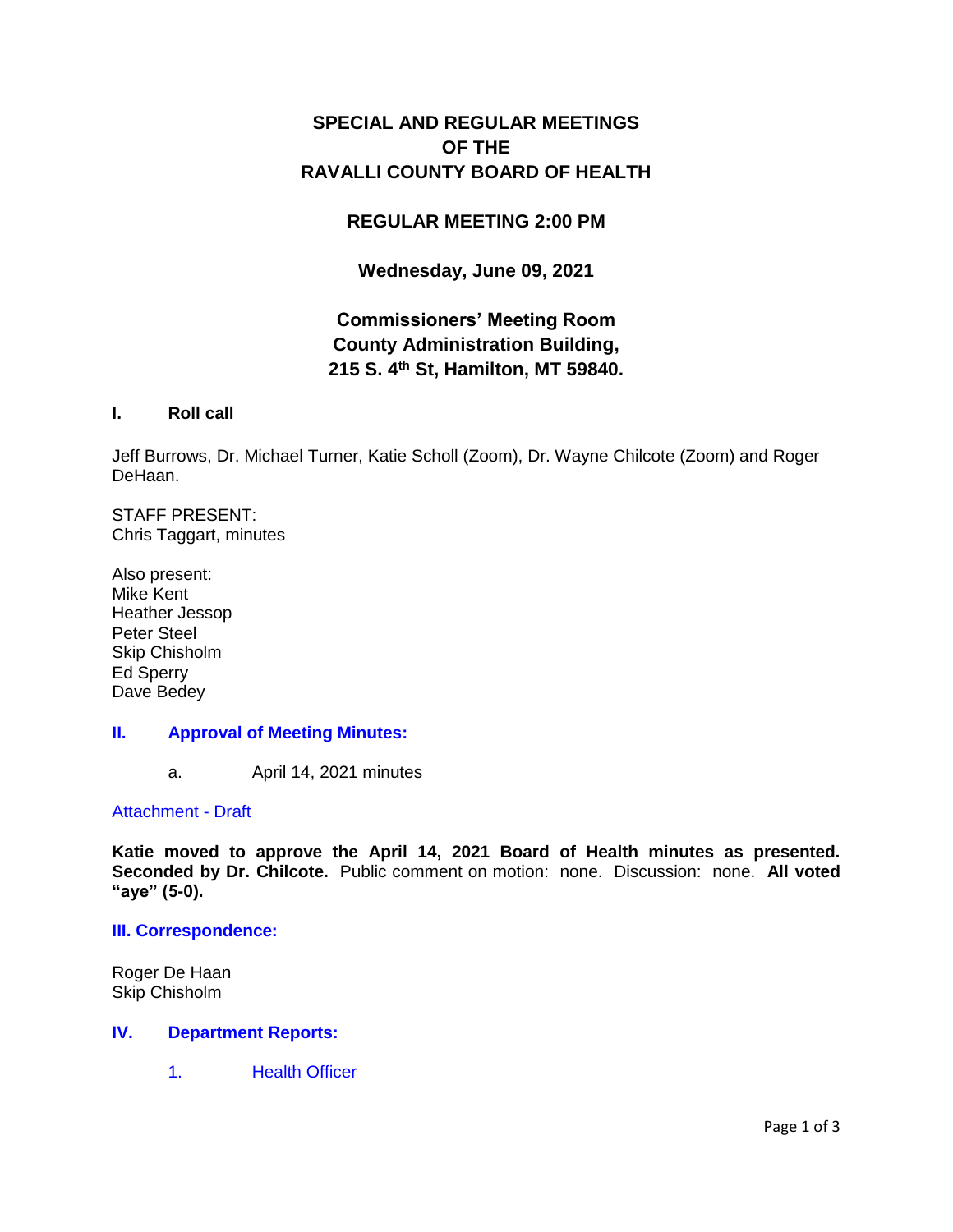# Dr. Carol Calderwood

2. [Public Health Nurse's Report/Emergency Preparedness/WIC](http://ravalli-mt.granicus.com/wordlinkreceiver.php?clip_id=a773e66a-39a1-44dd-bf71-9a1c9fe2c64f&meta_id=ba4630c0-ea4e-4ed2-9e36-1eb143ed58d7&time=657)

Tiffany Webber

Attachment - [April 2021 1 of 2](http://ravalli-mt.granicus.com/DocumentViewer.php?file=ravalli-mt_0208052e5d9c2ac24a94a7df8ece9996.pdf) Attachment - [April 2021 2 of 2](http://ravalli-mt.granicus.com/DocumentViewer.php?file=ravalli-mt_139094d88da0847fba879af4d76385dd.pdf) Attachment - [May 2021 1 of 2](http://ravalli-mt.granicus.com/DocumentViewer.php?file=ravalli-mt_cf8ac4b2cab7ba62cf29a63a84e6b459.pdf) Attachment - [May 2021 2 of 2](http://ravalli-mt.granicus.com/DocumentViewer.php?file=ravalli-mt_fba9545396daa5b781467c6fd02a00f4.pdf)

Public comment: Ed Sperry

3. [Environmental Health Report](http://ravalli-mt.granicus.com/wordlinkreceiver.php?clip_id=a773e66a-39a1-44dd-bf71-9a1c9fe2c64f&meta_id=542800b1-9df9-40c7-bf15-1f2495467f86&time=1482)

John Palacio (Zoom)

### **V. [New Business:](http://ravalli-mt.granicus.com/wordlinkreceiver.php?clip_id=a773e66a-39a1-44dd-bf71-9a1c9fe2c64f&meta_id=63f2aa22-c10d-4215-9d8d-a8f8c009c456&time=1619)**

1. [Legislative changes: Discussions with possible decisions](http://ravalli-mt.granicus.com/wordlinkreceiver.php?clip_id=a773e66a-39a1-44dd-bf71-9a1c9fe2c64f&meta_id=19023f7e-711e-4db3-9541-97f58b76daf2&time=1621)

David Bedey

[Attachment -](http://ravalli-mt.granicus.com/DocumentViewer.php?file=ravalli-mt_b656763adc874ce7f41d5d4f44af116d.pdf) HB 121

Public comment: Ship Chisholm Dr. Calderwood

[Attachment -](http://ravalli-mt.granicus.com/DocumentViewer.php?file=ravalli-mt_acce015133449b60afe49ce11cdbfed8.pdf) HB 257 [Attachment -](http://ravalli-mt.granicus.com/DocumentViewer.php?file=ravalli-mt_1f9ad3bab47593395f2886b1c5811333.pdf) HB 334 [Attachment -](http://ravalli-mt.granicus.com/DocumentViewer.php?file=ravalli-mt_5490ac32cb9dc4ea1a205847c99359ed.pdf) HB 501 [Attachment -](http://ravalli-mt.granicus.com/DocumentViewer.php?file=ravalli-mt_ae43cee7f67f92bc339f43baf0331844.pdf) HB 702 [Attachment -](http://ravalli-mt.granicus.com/DocumentViewer.php?file=ravalli-mt_f575d4830956993d08ed0f08e96254b1.pdf) SB 199

Findings of Fact (FOF):

FOF 1: The Board of Health legally met, reviewed and adopted the Ravalli County Wastewater Regulations.

FOF 2: Due to the current legislative changes, we, the Board of Health, recommend that the Ravalli County Board of Commissioners adopt the Ravalli County Wastewater Regulations. FOF 3: The Board of Health also recommends that the Ravalli County make mandated changes required by legislation.

**Roger moved that based upon the findings of fact to recommend that the Ravalli County Board of Commissioners also approve and adopt the Ravalli County Wastewater Regulations. Seconded by Dr. Turner.** Public comment on motion: Skip Chisholm and Mike Kent. Discussion: none. **All voted "aye" (3-0).**